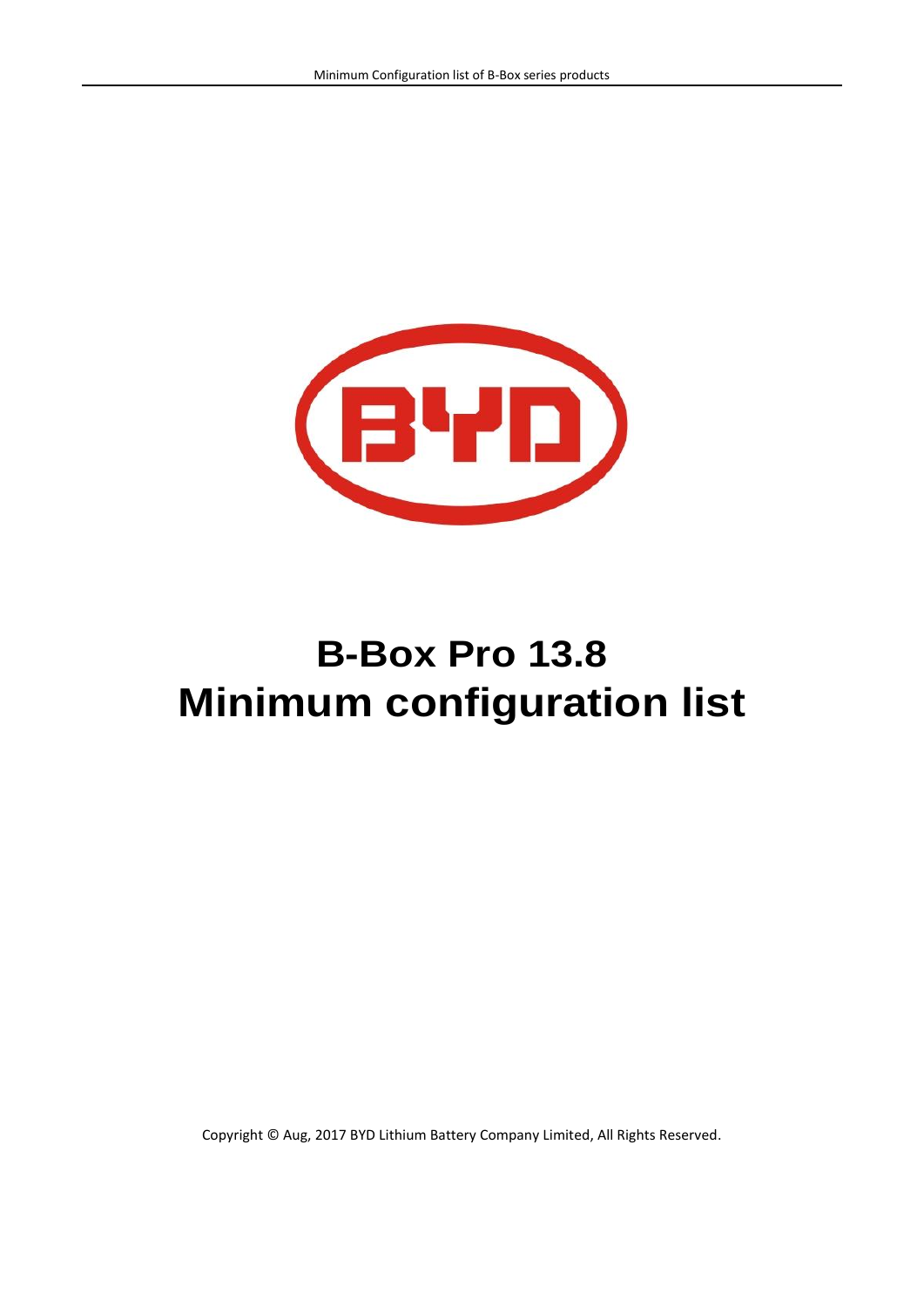# **1MINIMUM CONFIGURATION WITH SMA SUNNY ISLAND INVERTER**

Inverter Firmware version: minimum required firmware version for SI is V1.73. B-Box firmware version: minimum required firmware version for BMU is V2.7.

| 1 Phase on Grid                              |                   |
|----------------------------------------------|-------------------|
| <b>Inverter Type</b>                         | <b>B-Box 13.8</b> |
| SI 3.0M                                      | $\geq$ 1          |
| SI 4.4M                                      | $\geq 1$          |
| SI 6.0H                                      | $\geq 1$          |
| SI 8.0H                                      | $\geq 1$          |
| 3 Phase on Grid                              |                   |
| Inverter Type                                | <b>B-Box 13.8</b> |
| SI 3.0M                                      | $\geq 1$          |
| SI 4.4M                                      | $\geq$ 1          |
| SI 6.0H                                      | $\geq 1$          |
| SI 8.0H                                      | $\geq 1$          |
| 1 Phase off Grid                             |                   |
| Inverter Type                                | <b>B-Box 13.8</b> |
| SI 3.0M                                      | $\geq 1$          |
| SI 4.4M                                      | $\geq$ 1          |
| SI 6.0H                                      | $\geq 1$          |
| SI 8.0H                                      | $\geq$ 1          |
| 3 Phase off Grid                             |                   |
| Inverter Type                                | <b>B-Box 13.8</b> |
| SI 3.0M                                      | $\geq$ 2          |
| SI 4.4M                                      | $\geq$ 2          |
| SI 6.0H                                      | $\geq 3$          |
| SI 8.0H                                      | $\geq$ 3          |
| Remark: Maximum quantity of B-Box13.8 is 32. |                   |

# **2 MINIMUM CONFIGURATION WITH GOODWE INVERTER**

## **2.1 Minimum configuration with ES**

Inverter Firmware version: minimum required firmware version for ARM is 03.

B-Box firmware version: minimum required firmware version for BMU is V4-10.

**1 Phase on Grid**

Inverter Type B-Box 13.8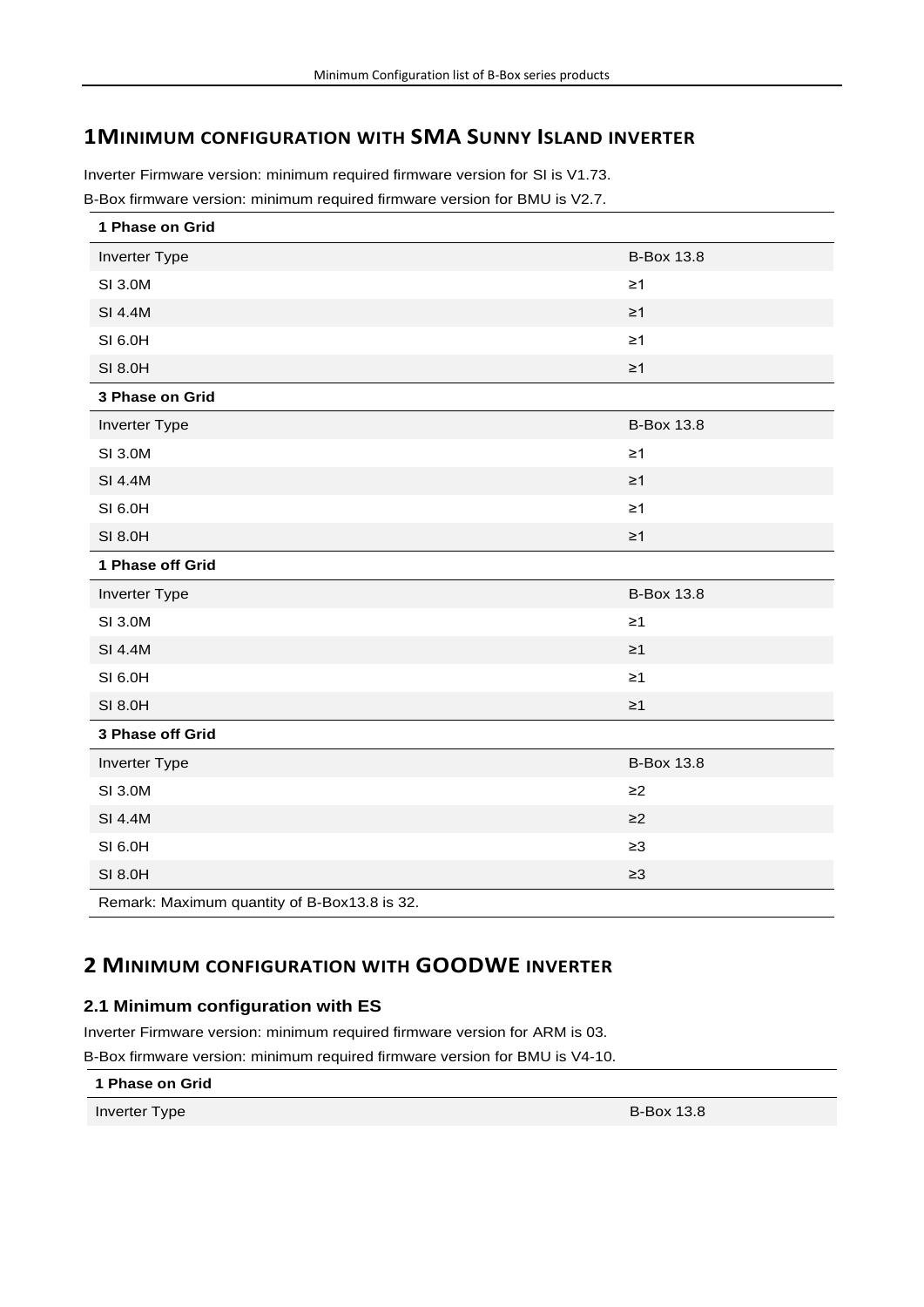| GW3648D-ES                                   | $\geq 11$         |
|----------------------------------------------|-------------------|
| GW5048D-ES                                   | $\geq 1^1$        |
| 1 Phase off Grid                             |                   |
| <b>Inverter Type</b>                         | <b>B-Box 13.8</b> |
| GW3648D-ES                                   | ≥1                |
| GW5048D-ES                                   | $\geq$ 1          |
| Remark: Maximum quantity of B-Box13.8 is 32. |                   |

#### **2.2 Minimum configuration with BP**

Inverter Firmware version: minimum required firmware version for ARM is 03.

B-Box firmware version: minimum required firmware version for BMU is V4-10.

| 1 Phase on Grid                              |                   |
|----------------------------------------------|-------------------|
| Inverter Type                                | <b>B-Box 13.8</b> |
| GW2500-BP                                    | ≥1                |
| Remark: Maximum quantity of B-Box13.8 is 32. |                   |

#### **2.3 Minimum configuration with EM**

Inverter Firmware version: minimum required firmware version for ARM is 03.

B-Box firmware version: minimum required firmware version for BMU is V4-10.

| 1 Phase on Grid      |                   |
|----------------------|-------------------|
| <b>Inverter Type</b> | <b>B-Box 13.8</b> |
| GW3048-EM            | $\geq 1^1$        |
| GW3648-EM            | $\geq 1^1$        |
| GW5048-EM            | $\geq 1^1$        |
| 1 Phase off Grid     |                   |
| Inverter Type        | <b>B-Box 13.8</b> |
| GW3048-EM            | $\geq$ 1          |
|                      |                   |
| GW3648-EM            | $\geq$ 1          |
| GW5048-EM            | $\geq$ 1          |

## **2.3 Minimum configuration with SBP**

Inverter Firmware version: minimum required firmware version for ARM is 03.

B-Box firmware version: minimum required firmware version for BMU is V4-10.

| 1 Phase on Grid |                   |
|-----------------|-------------------|
| Inverter Type   | <b>B-Box 13.8</b> |
| GW3600S-BP      | 21                |
| GW5000S-BP      | 21                |
| Back-up mode    |                   |

<sup>&</sup>lt;sup>1</sup> This configuration is only for self-consumption application

1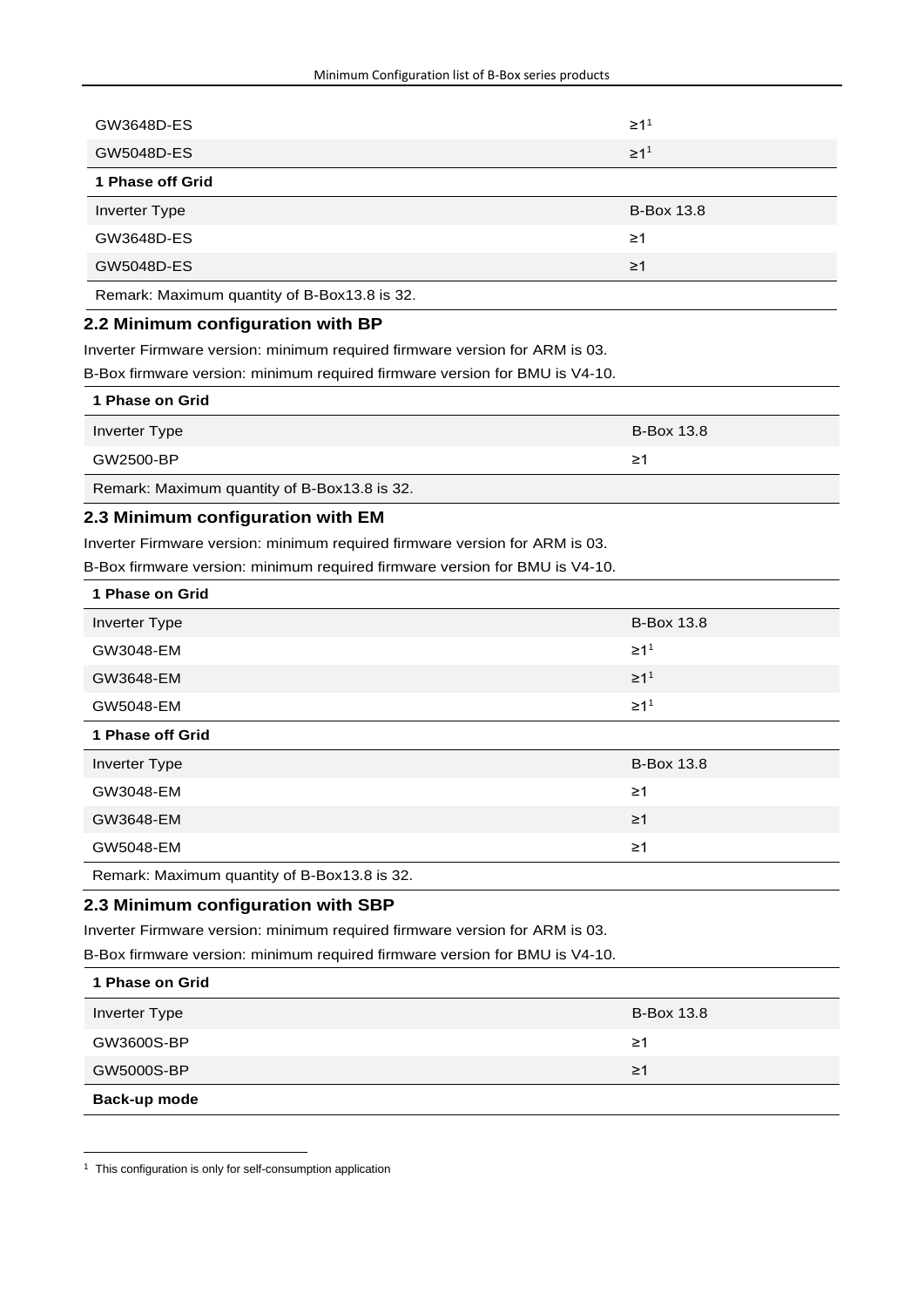| Inverter Type                                | <b>B-Box 13.8</b> |
|----------------------------------------------|-------------------|
| GW3600S-BP                                   | ≥1                |
| GW5000S-BP                                   | ≥1                |
| Remark: Maximum quantity of B-Box13.8 is 32. |                   |

# **3. MINIMUM CONFIGURATION WITH VICTRON INVERTER**

#### **3.1 Minimum configuration with Multiplus**

Inverter Firmware version: minimum required firmware version for CCGX is V2.01, apply to ESS mode. B-Box firmware version: minimum required firmware version for BMU is V4-13, apply to ESS mode.

| 1 Phase on Grid                              |                   |
|----------------------------------------------|-------------------|
| Inverter Type                                | <b>B-Box 13.8</b> |
| 48/3000/35                                   | $\geq$ 1          |
| 48/5000/70                                   | $\geq$ 1          |
| 3 Phase on Grid                              |                   |
| Inverter Type                                | <b>B-Box 13.8</b> |
| 48/3000/35                                   | $\geq 1$          |
| 48/5000/70                                   | $\geq$ 1          |
| 1 Phase off Grid                             |                   |
| Inverter Type                                | <b>B-Box 13.8</b> |
| 48/3000/35                                   | $\geq$ 1          |
| 48/5000/70                                   | $\geq$ 1          |
| 3 Phase off Grid                             |                   |
| Inverter Type                                | <b>B-Box 13.8</b> |
| 48/3000/35                                   | $\geq$ 2          |
| 48/5000/70                                   | $\geq$ 3          |
| Remark: Maximum quantity of B-Box13.8 is 32. |                   |

## **3.2 Minimum configuration with Multigrid**

Inverter Firmware version: minimum required firmware version for CCGX is V2.01, apply to ESS mode.

B-Box firmware version: minimum required firmware version for BMU is V4-13, apply to ESS mode.

| 1 Phase on Grid  |                   |
|------------------|-------------------|
| Inverter Type    | <b>B-Box 13.8</b> |
| 48/3000/35       | ≥1                |
| 3 Phase on Grid  |                   |
| Inverter Type    | <b>B-Box 13.8</b> |
| 48/3000/35       | ≥1                |
| 1 Phase off Grid |                   |
| Inverter Type    | <b>B-Box 13.8</b> |
| 48/3000/35       | ≥1                |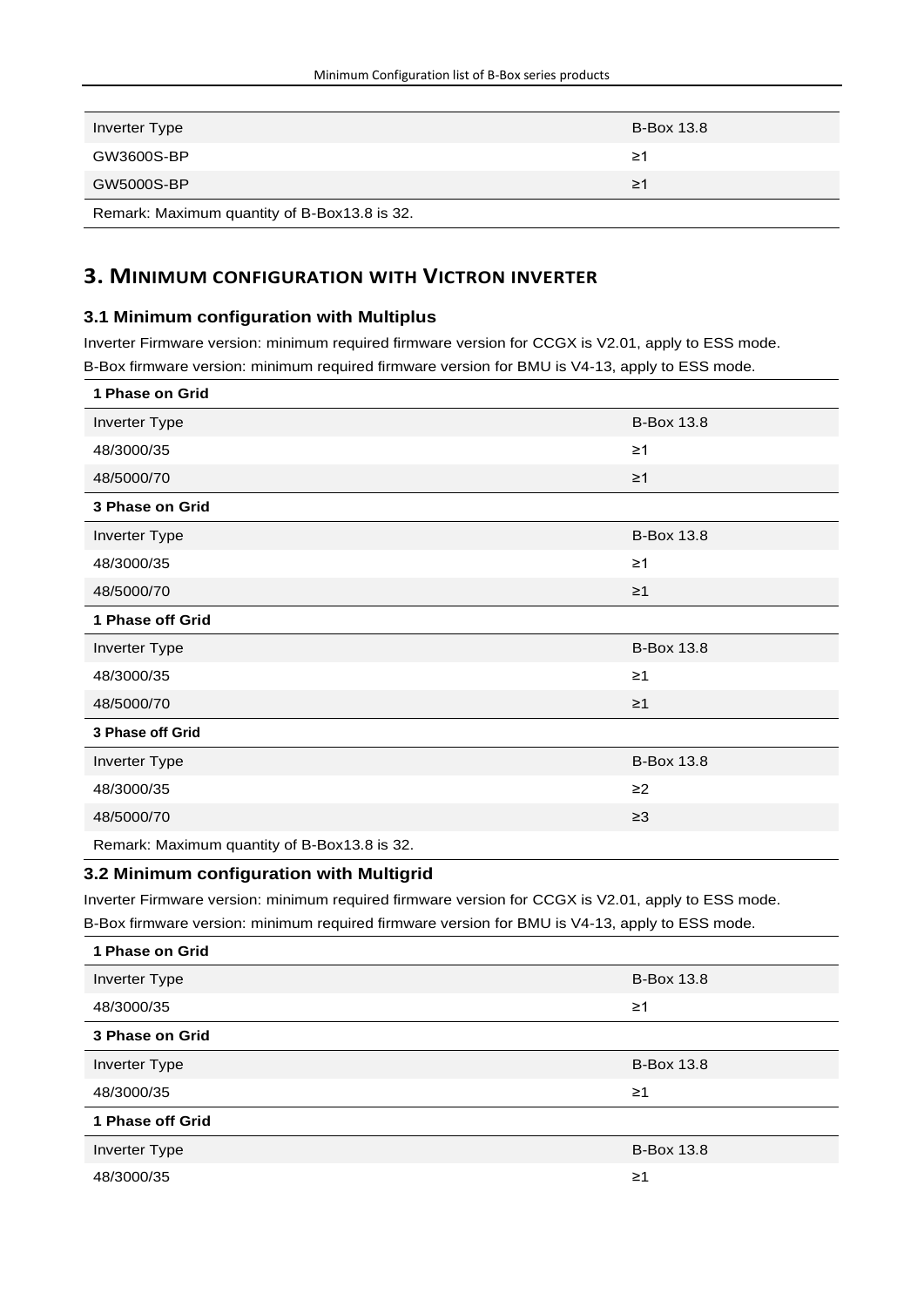#### **3 Phase off Grid**

Inverter Type B-Box 13.8

48/3000/35 ≥2

Remark: Maximum quantity of B-Box13.8 is 32.

#### **3.3 Minimum configuration with Quattro**

Inverter Firmware version: minimum required firmware version for CCGX is V2.01, apply to ESS mode.

B-Box firmware version: minimum required firmware version for BMU is V4-13, apply to ESS mode.

| 1 Phase on Grid                              |                   |
|----------------------------------------------|-------------------|
| Inverter Type                                | <b>B-Box 13.8</b> |
| 48/5000/70-100/100                           | $\geq 1$          |
| 48/8000/110-100/100                          | $\geq$ 1          |
| 48/10000/140-100/100                         | $\geq$ 1          |
| 48/15000/200-100/100                         | $\geq$ 1          |
| 3 Phase on Grid                              |                   |
| Inverter Type                                | <b>B-Box 13.8</b> |
| 48/5000/70-100/100                           | $\geq 1$          |
| 48/8000/110-100/100                          | $\geq$ 2          |
| 48/10000/140-100/100                         | $\geq$ 2          |
| 48/15000/200-100/100                         | $\geq$ 3          |
| 1 Phase off Grid                             |                   |
| Inverter Type                                | <b>B-Box 13.8</b> |
| 48/5000/70-100/100                           | $\geq$ 1          |
| 48/8000/110-100/100                          | $\geq$ 2          |
| 48/10000/140-100/100                         | $\geq$ 2          |
| 48/15000/200-100/100                         | $\geq$ 3          |
| 3 Phase off Grid                             |                   |
| Inverter Type                                | <b>B-Box 13.8</b> |
| 48/5000/70-100/100                           | $\geq 3$          |
| 48/8000/110-100/100                          | $\geq 5$          |
| 48/10000/140-100/100                         | $\geq 6$          |
| 48/15000/200-100/100                         | $\geq 7$          |
| Remark: Maximum quantity of B-Box13.8 is 32. |                   |

#### **3.3 Minimum configuration with Easysolar with CCGX**

Inverter Firmware version: minimum required firmware version for CCGX is V2.01, apply to ESS mode. B-Box firmware version: minimum required firmware version for BMU is V4-13, apply to ESS mode.

| 1 Phase on Grid          |                   |
|--------------------------|-------------------|
| Inverter Type            | <b>B-Box 13.8</b> |
| 48/3000/35-50 MPPT150/70 | ≥1                |